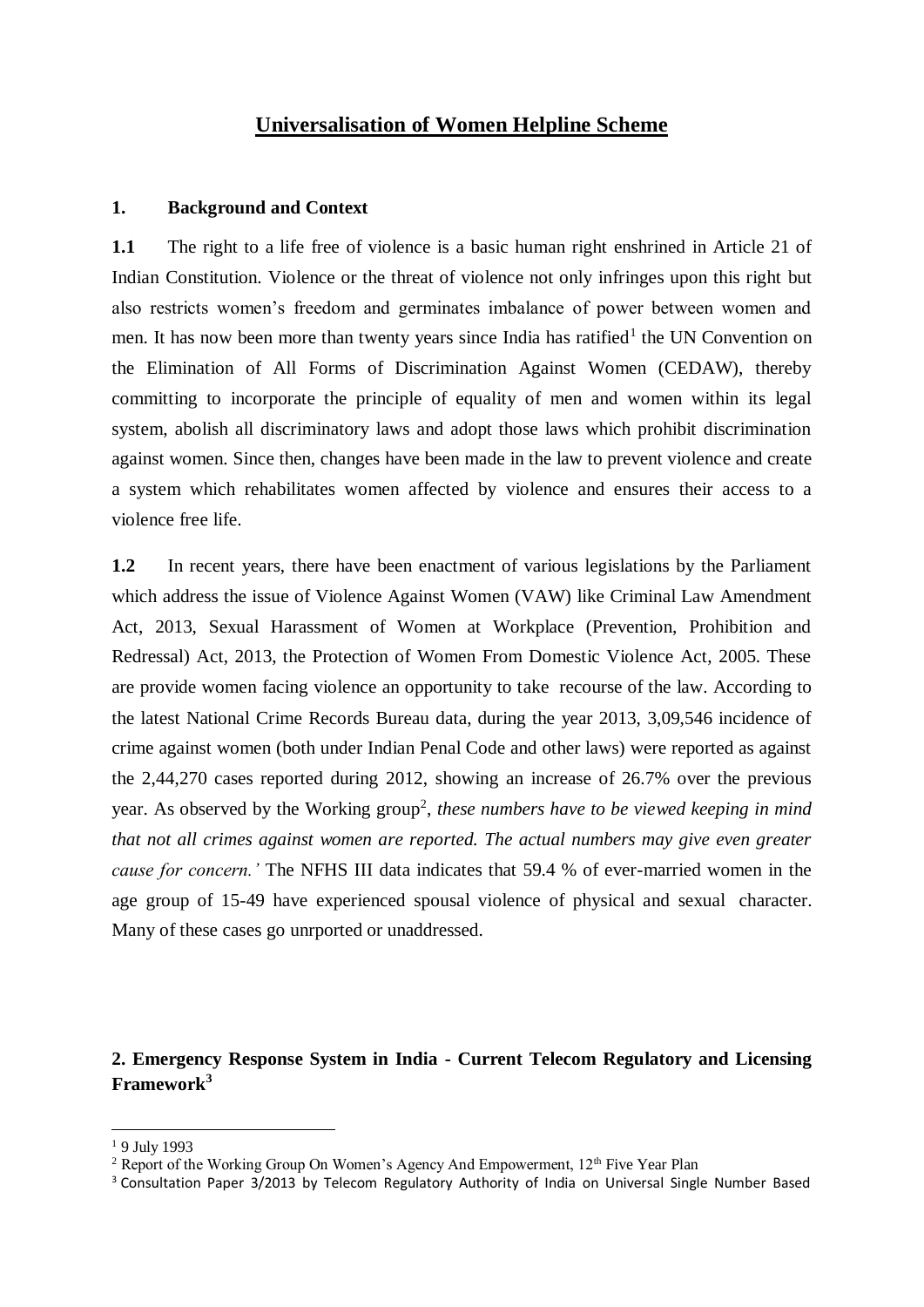2.1 Presently, the telecom access to emergency services in India such as 181 (Women in distress), 1091 (police helpline), 100 (Police), 101 (Fire), 102 (hospital/Ambulance) & 108 (Emergency Response Services) are being provided by Telecom Service Providers (TSPs). As per the National Numbering Plan 2003, these are Category-I services i.e. these are the mandatory services that are to be provided by all the TSPs.

2.2 As far as telecom service licenses are concerned, in the definition of terms and expressions given in the Cellular Mobile Telephone Services (CMTS) license emergency services has been defined as*, "Emergency service means an emergency of any kind, including any circumstances whatever resulting from major accidents, natural disasters and incidents involving toxic or radio-active materials and emergency services in respect of any locality means the relevant public, police, fire, ambulance and coast guard services for that locality*". Further, as per the clause 30.1 of the CMTS license agreement, "*licensee shall independently provide all emergency and public utility services to its subscribers, including directory information services with names and address of subscribers"<sup>4</sup> .*

2.3 According to the clause 29.1 of Unified Access Service License (UASL), "*the licensee shall provide independently or through mutually agreed commercial agreements with other service providers, all public utility services including TOLL FREE services such as police, fire, ambulance, railways/road/Air accident enquiry, police control, disaster management etc. While providing emergency services such as police, fire, ambulance etc. it shall be delivered to the control room of concerned authority for the area from where call is originated*".

2.4 As far as the location information of the mobile callers is concerned, the Department of Telecom (DoT), vide its amendment<sup>5</sup> to the CMTS/UAS License conditions, dated  $31<sup>st</sup>$  May 2011, has mandated telecom service providers to provide location details of their mobile subscribers as per the following – *"(a) The Licensee shall provide location details of mobile customers in the License service area as per below mentioned time frame from the date of issue of this amendment and accuracy. It should be a part of CDR in the form of longitude and latitude, besides the co-ordinate of the cell sites, which is already one of the mandated fields of CDR. (b) To start with these details will be provided for specified mobile numbers.* 

1

Integrated Emergency Communication and Response System

<sup>4</sup> http://www.dot.gov.in/sites/default/files/AGREEMENT\_1.PDF

<sup>5</sup> http://dot.gov.in/AS-III/2011/as-iii.pdf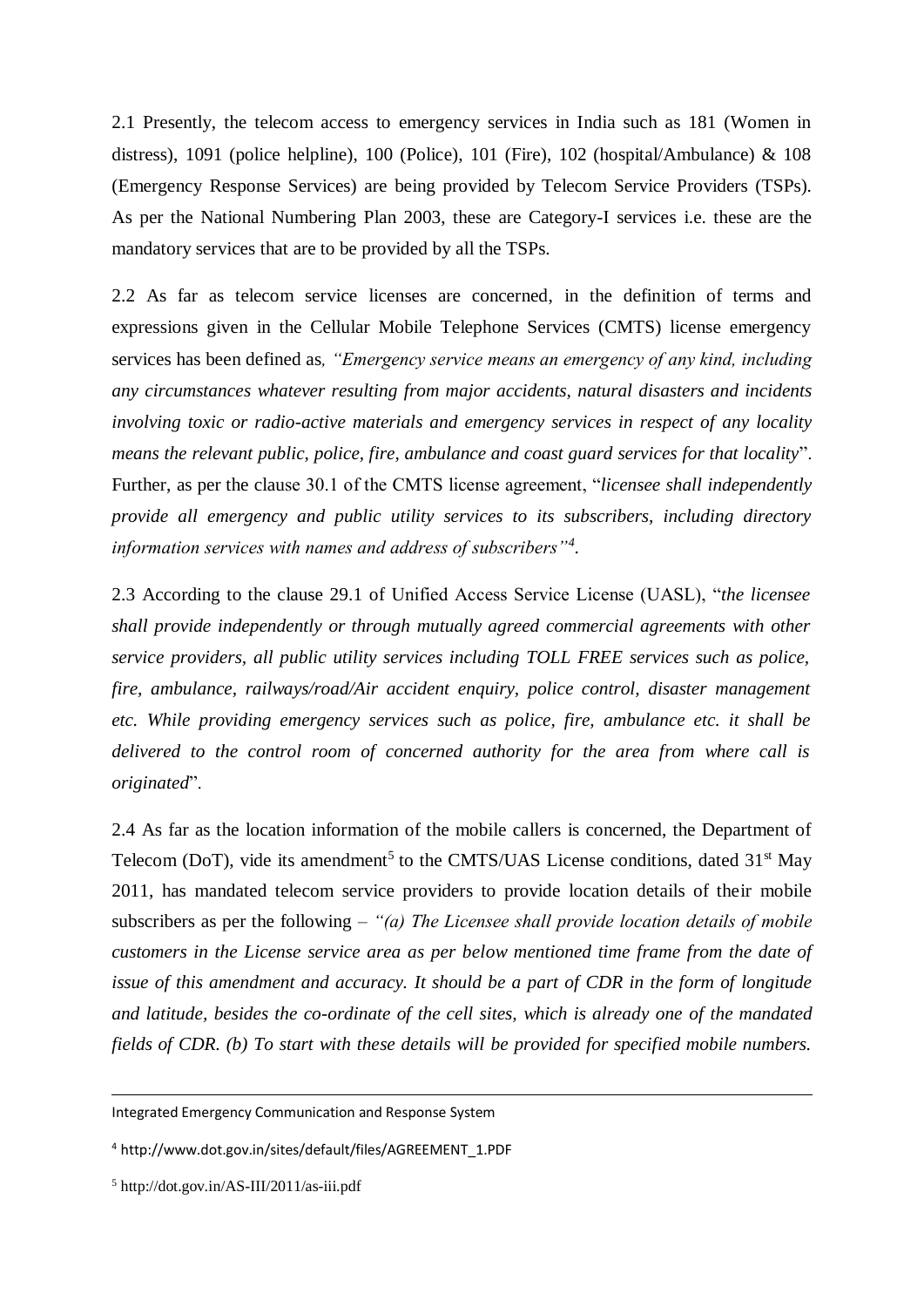*However, within a period of 3 years location details shall be part of CDR for all mobile calls. Depending upon the technological development the limits of accuracy could be modified any time in future."*

2.5 Presently, most of the private service providers are routing calls to the emergency numbers through the network of BSNL/MTNL, as the PSU service providers have connectivity with control rooms of various emergency organisations. For this purpose, interconnection agreements between Private Access Service providers and BSNL/MTNL have been required.

#### **3. Proposal and Objectives of the Women Helpline**

3.1. Present laws and policies already acknowledge the limitations of existing institutional responses including intervention through the police and other implementing agencies.A large section of women affected by violence hesitate to approach the police or the court at the very first instance. Hence, there is a need to create holistic support service having strong and integrated service delivery mechanism that women affected by violence could approach with ease.

3.2 The scheme of Universalisation of Women Helpline (181) therefore is exclusively designed to support women affected by violence, both in private and public spaces, including in the family, community, workplace etc. Women who are victims of physical, sexual, emotional, psychological and economic abuse, irrespective of age, class, caste, education status, marital status, race, culture, and geography will be provided support. In addition, women facing any kind of violence due to attempted honour related crimes, acid attacks, witch hunting, sexual harassment, child sexual abuse, trafficking etc will also be provided with immediate and emergency services. There shall be no discrimination of any kind which affects the treatment of the aggrieved. This is specifically with reference to married women/ women in consensual sexual relationships who are raped by their intimate partners, sex workers and transgenders who might be sexually assaulted but are refused treatment due to patriarchal mindsets and prejudices.

3.3 The Women Helpline (181) provides 24 hour emergency response to all women affected by violence both in public and private sphere. All the existing emergency services such as Police (100), Fire (101), women helpline (1091), hospital/Ambulance (102), Emergency Response Services (108), NALSA Helpline for Free Legal Service (15100) and Child helpline (1098) would be integrated with this women helpline. The proposed Women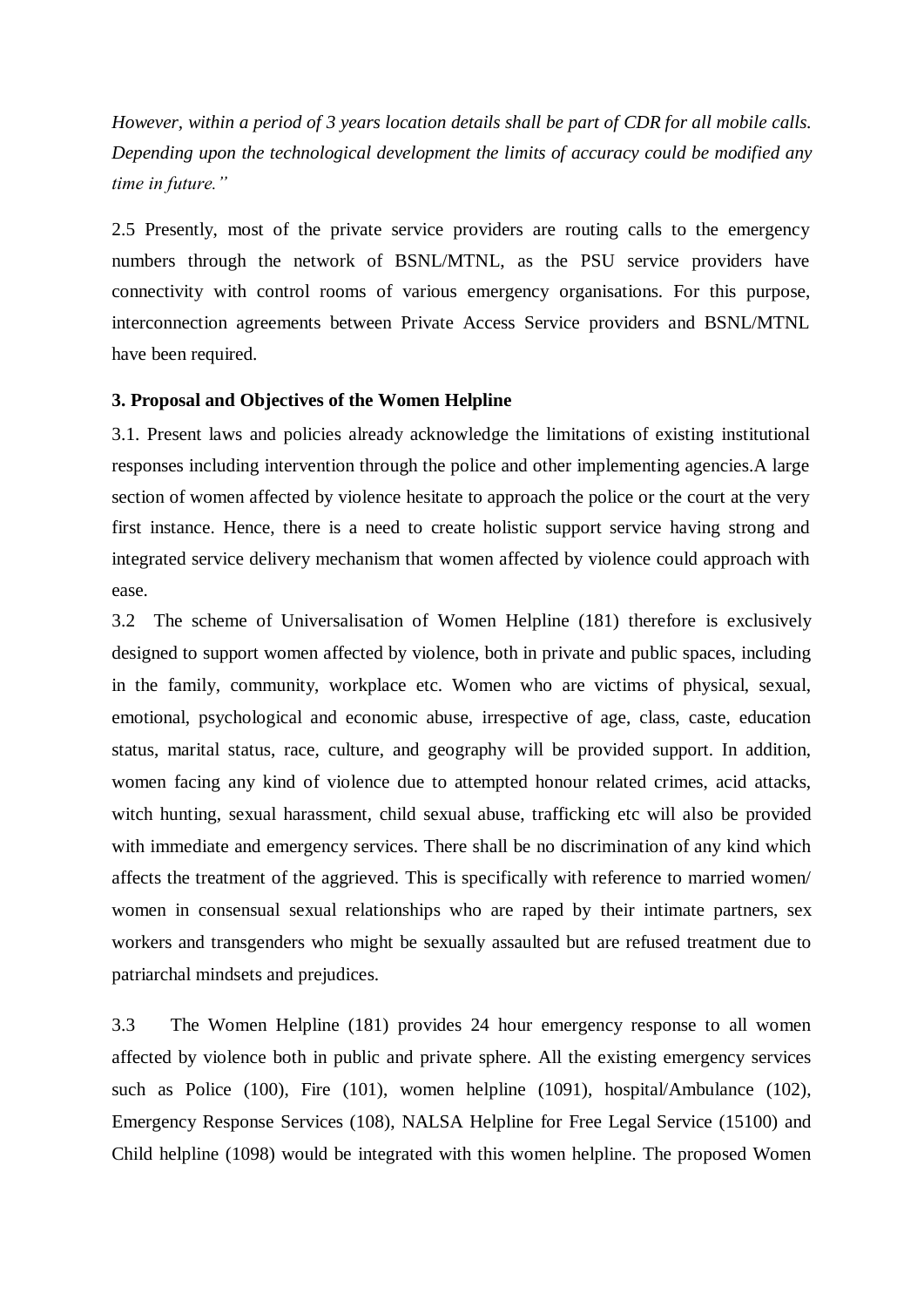Helpline will utilize the infrastructure of existing Chief Minister Helpline functioning in some States through 181 as well as that of 108 services. It will be established in every State/ UT.

3.4 It will be set up in an independent location with staff recruitment and hardware procurement for operationalising 181 Women Helpline . Alternatively, if needed, outsource the setting up of Women Helpline can be outsourced though an agency through fair and transparent procedures of the State Govt./UT administration. It will be integrated with all One Stop Centres set up in the State/UT. Information of the call data is provided to MWCD regarding the number of registered cases for women availing services from 181 Women Helpline. Information of the concerned officials/agencies/medical facilities/empanelled counsellors, legal aid providers/ Women institutions/One Stop Centres/other referral agencies should be available with the Women Helpline for coordination.

3.5 Women Helpline (state level toll free number such as 181) to be made universal for providing immediate and 24 hour emergency response to women affected by violence including rescue (where necessary), information, first point contact counseling and referral (linking with appropriate authority such as police, One Stop Centre, hospital) services to any woman in distress. This Helpline number would be compatible with all the existing telecommunication channels whether providing post/ pre paid mobile or landline services through any public or private network i.e. GSM, CDMA, 3G, 4G etc. All the state/ district/ city level helplines would be integrated with this women helpline.

Following are some of the significant objectives of the Women's Helpline:

- □ Provide **toll-free 24-hours telecom service** to women affected by violence seeking support and information.
- **Facilitate crisis intervention** through referral to police/ Hospital/ Ambulance services
- $\Box$  Provide **information** about the appropriate support services available to the woman affected by violence, in her particular situation within the local area in which she resides or is employed.
- Creation and maintenance of a comprehensive **referral database** by the Helpline within its local area.
- $\Box$  Should have trained gender sensitive staff operating the Women Helpline rendering services on a shift duty basis as women helpline is operational 24x7

#### **4. Structure and Key Features**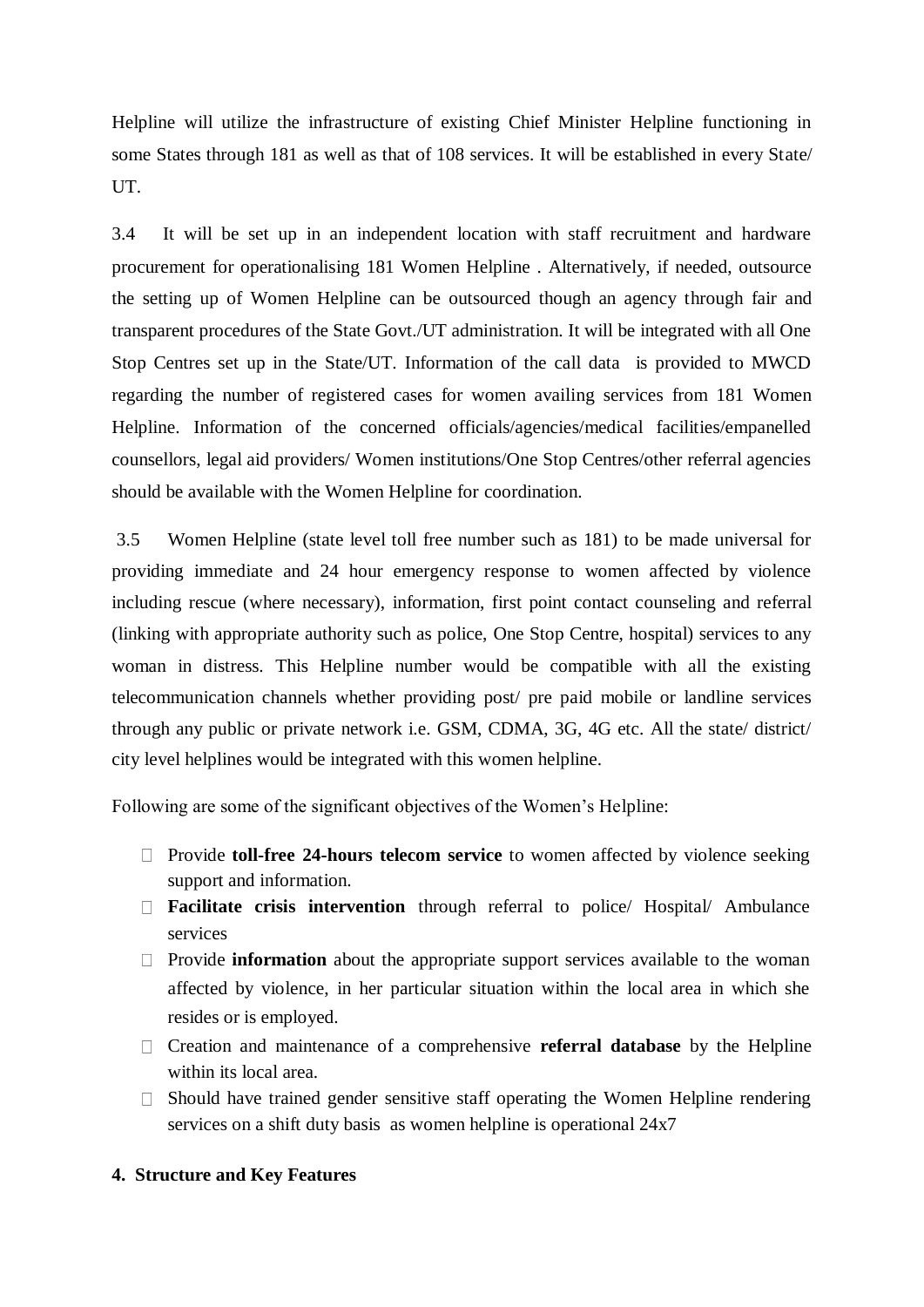The proposed Helpline will function across the country by developing linkages with existing helplines i.e. 181 and 1091 number allocated by the Department of Telecommunications to all States and Union Territories. The proposed helpline will act as a centralised service within the entire State/ UT which will cater to the needs of women in distress residing in villages, blocks and towns of different districts. This will ensure that there is a systematic approach to providing the services as well as a state wide database of referrals and information. The police, hospitals, Ambulance services, One Stop Centres (proposed), Swadhar Greh will be linked with this helpline service along with other existing services and the moment, a woman approaches the helpline with a request for shelter, rescue, medical assistance or counseling, she will be referred to these above mentioned centres functioning within her local area.



#### **5. How will the Women's Helpline Work**

Women helpline will be accessible through a single universal toll-free number across the country. A woman in distress or in difficult circumstances or somebody on her behalf can call this toll-free number and will reach the responder appointed there. Based on the urgency and the requirements explained by the women, the responder will refer her to relevant support services like medical aid, police assistance or connect her to One Stop Centre for professional counseling, shelter, legal aid etc; if the women needs to be rescued or is in urgent need of medical assistance then the PCR Van from the nearest police station or ambulance from nearest hospital/ 108 service/ One Stop Centre (whichever is closer) would be dispatched. In case woman need information about the laws and existing schemes of government then call would be connected to the nearest One Stop Centre which will provide this information to the women.

The helpline will also be accessed through text message for those who are unable to speak and will be sensitive to the needs of persons who are hearing and speech impaired or people with disability. It will have provision to locate/ trace the number from which a call has been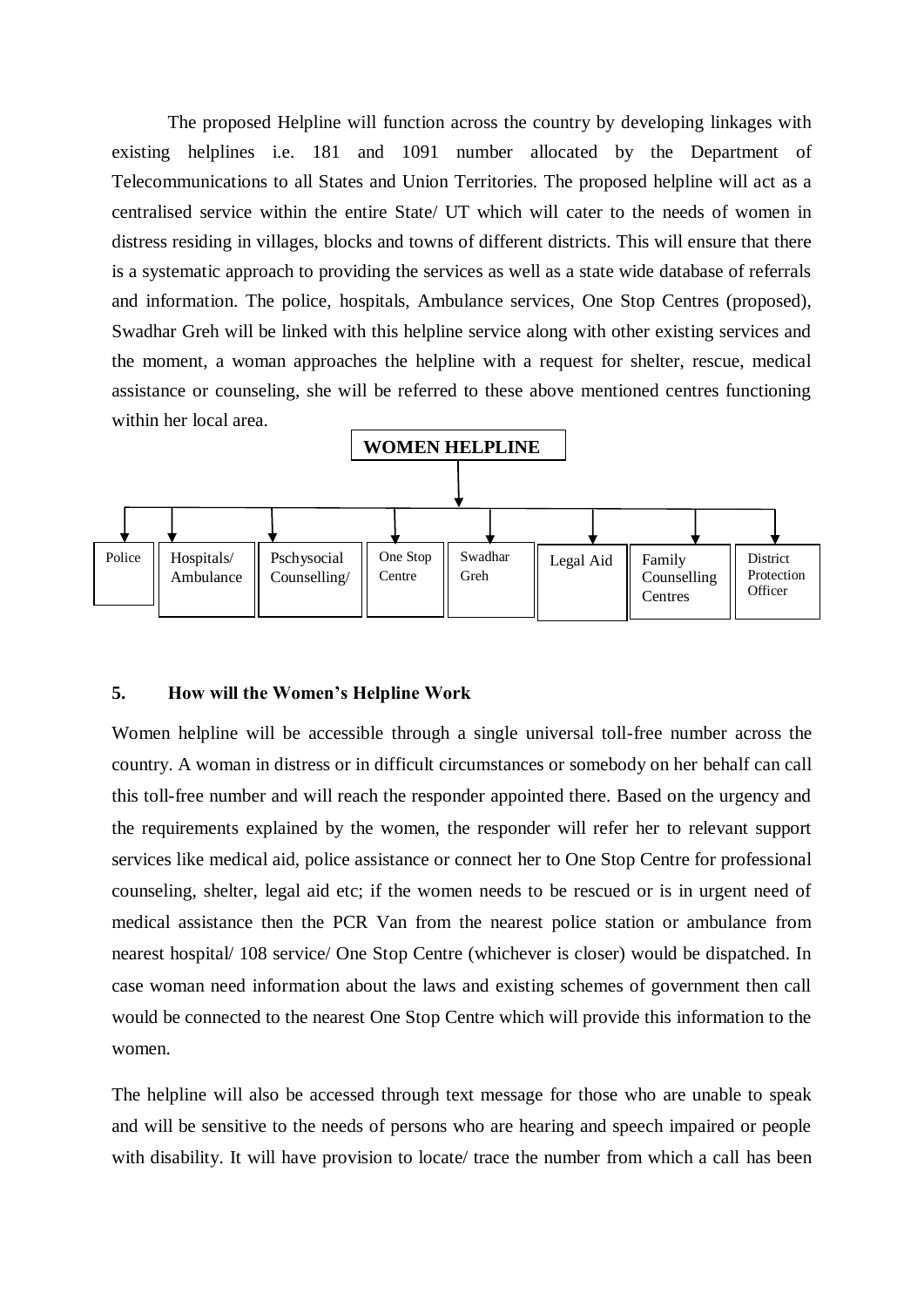received. In case woman has been interrupted during her call or was unable to specify her problem or her address due to being sick/disabled then the same would be traced and within minutes the helpline will facilitate an emergency response through nearest One Stop Centre/ police station/ hospital.

## **6. Roles and Responsibilities of Key Stakeholders**

The roles and responsibilities of the concerned Ministries/Departments are outlined in the table below.

| S.             | <b>Ministry</b>                                                                                                     | <b>Primary Role</b>                                                                                                                                                                                                                                                                                                                                                            | <b>Other Support</b>                                                                                                                                                                                                                                                                                                                                                            |  |
|----------------|---------------------------------------------------------------------------------------------------------------------|--------------------------------------------------------------------------------------------------------------------------------------------------------------------------------------------------------------------------------------------------------------------------------------------------------------------------------------------------------------------------------|---------------------------------------------------------------------------------------------------------------------------------------------------------------------------------------------------------------------------------------------------------------------------------------------------------------------------------------------------------------------------------|--|
| No             |                                                                                                                     |                                                                                                                                                                                                                                                                                                                                                                                |                                                                                                                                                                                                                                                                                                                                                                                 |  |
| $\mathbf{1}$   | of<br>Ministry<br>Communications<br>Information<br>and<br>Technology,<br>Department<br>of<br>Telecommunicati<br>ons | · Provide toll free text<br>message<br>service to 181 helpline<br>• Compatibility with all the existing<br>telecommunication channels<br>i.e.<br>Post/Pre<br>paid<br>mobile/landline<br>across all networks<br>• Ensure interstate connectivity<br>• Provide technology to record and<br>immediately trace<br>the<br>current<br>location from which call/text has<br>been made | $\bullet$ Examine<br>requirement<br>for<br>suitable amendments<br>existing<br>in<br>law/procedures<br>i.e.<br>Telegraph<br>Indian<br>License<br>Act,<br>conditions<br>etc<br>to<br>facilitate<br>connectivity through<br>various<br>telecommunication<br>channels<br>• Enforce compliance<br>of connectivity to<br>181 through private<br>channels<br><sub>or</sub><br>networks |  |
| $\overline{2}$ | Ministry<br>of<br>Affairs/<br>Home<br>State/District<br>of                                                          | • Integrate all helpline ran by police<br>department with women helpline<br>• Designate police help and support<br>whenever requested by helpline<br>• Depute women police personnel to<br>provide security to helpline<br>• SOPs to be issued in this regard                                                                                                                  | $\bullet$ Support<br>gender<br>sensitization<br>of<br>police<br>personnel<br>dealing with cases of<br>women affected by<br>violence                                                                                                                                                                                                                                             |  |
| $\mathbf{3}$   | Ministry<br>Health<br>and<br>Family Affairs/<br><b>State/District</b>                                               | The Hospitals follow the New<br>$\bullet$<br>Medico-Legal Guidelines, 2014 for<br>survivors and victims of sexual<br>violence developed by Ministry of<br>Family Welfare<br>and<br>Health<br>recording the case in the Medico-<br>Legal Case (MLC) examination<br>performa of 13 pages.<br>A copy of the duly filled MLC form                                                  | • Ensure enforcement<br>of protocols<br>$\bullet$ Training<br>and<br>sensitization<br>of<br>Health<br>personnel<br>including<br>para-<br>medical staff<br>• Support process of<br>identifying<br>para-                                                                                                                                                                          |  |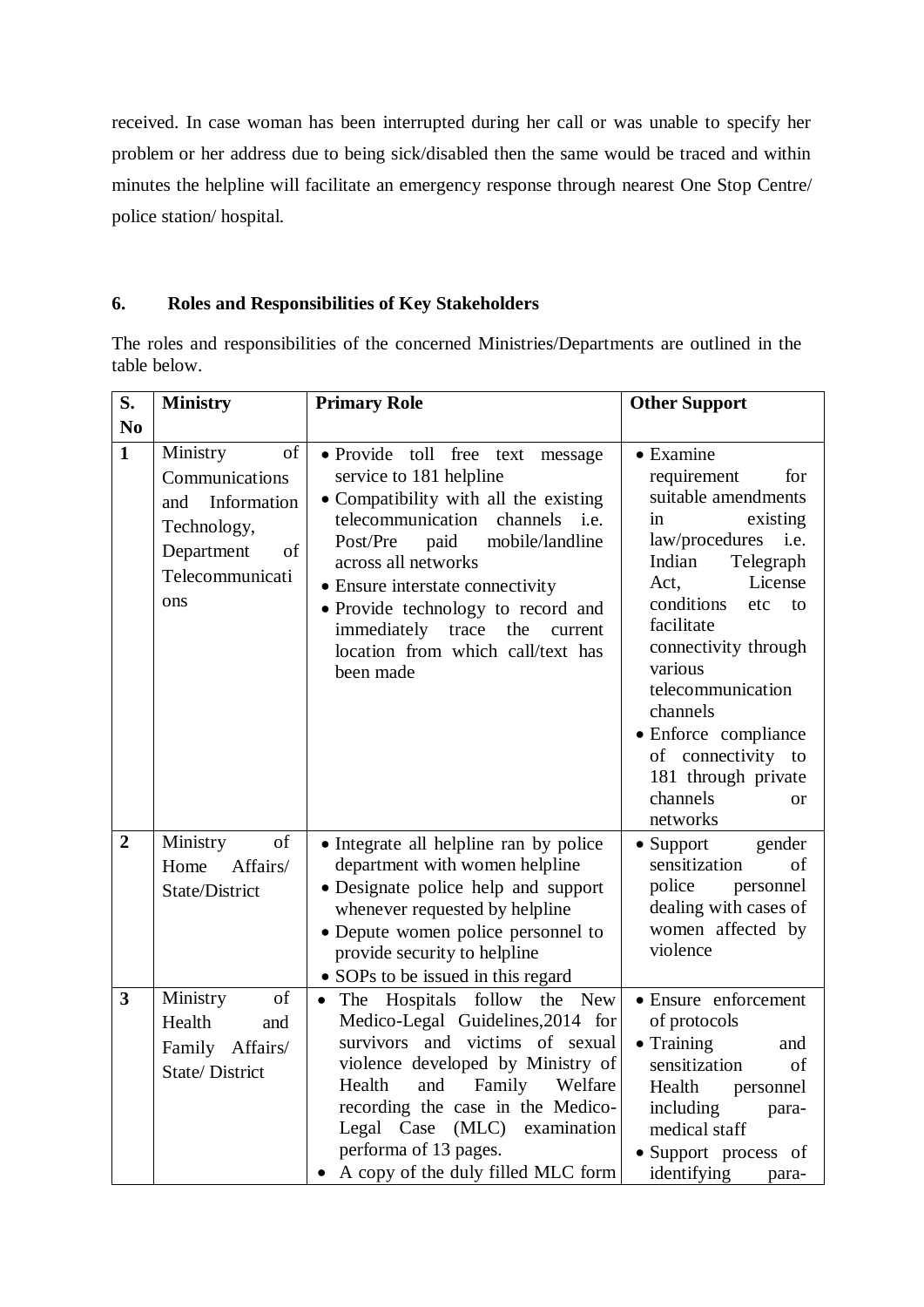| to be given to the aggrieved woman<br>being examined for her record | medical staff |
|---------------------------------------------------------------------|---------------|
|                                                                     |               |
| • Protocols for Doctors                                             |               |
| to be placed in public domain                                       |               |
| · Made available in regional                                        |               |
| languages                                                           |               |
| • To be given in a calendar form to                                 |               |
| Helplines                                                           |               |
| · List of Doctors/ Hospitals/                                       |               |
| Clinics (public or private)/Blood                                   |               |
| <b>Banks</b>                                                        |               |
| • List with complete address,                                       |               |
| phone number of in-charge/nodal                                     |               |
| Doctor to be made available                                         |               |
| • List of Ambulances (public or                                     |               |
| private) available for hire in the                                  |               |
| district                                                            |               |

## **7 Implementation of the Project**

7.1 The Ministry of Women and Child Development would be responsible for budgetary control and administration of the scheme from the Centre. At the State level, the Secretary, Department of Women and Child Development will be responsible for overall direction and implementation of the scheme. **The State Government may designate a District Collector/District Magistrate for implementation of the Women helpline Scheme in the State and funds will be released to the designated District Collector/District Magistrate**  directly. The day to day implementation and administrative matters would be the responsibility of the State Governments/UT Administrations.

7.2 The States/UTs have been categoriesed based upon the population of States/UTs. For smooth functioning of Women Helpline Centre, the State Government may outsource activities required for functioning of Centre such as management, counseling, call responding, IT, multipurpose and security etc.

- *Having more than 5 crore of population :* The States/UTs having more than 5 crore of population, a maximum amount of Rs.18,00,000 as non-recurring and a maximum amount of Rs.93,00,000 as recurring grant will be provided.(No of States/UTs- 9)
- *Having more than 1 crore and less than 5 crore of population:* The States/UTs having more than 1 crore and less than 5 crore of population, a maximum amount of Rs.17,50,000 as non-recurring and a maximum amount of Rs. 68,16,000 as recurring grant will be provided. (No of States/UTs- 12)
- **Having less than 1 crore of population:** The States/UTs having less than 1 crore of population, a maximum amount of Rs.17,00,000 as non-recurring and an amount of Rs.68,16,000/- a maximum recurring grant will be provided. ( No of States/UTs- 15)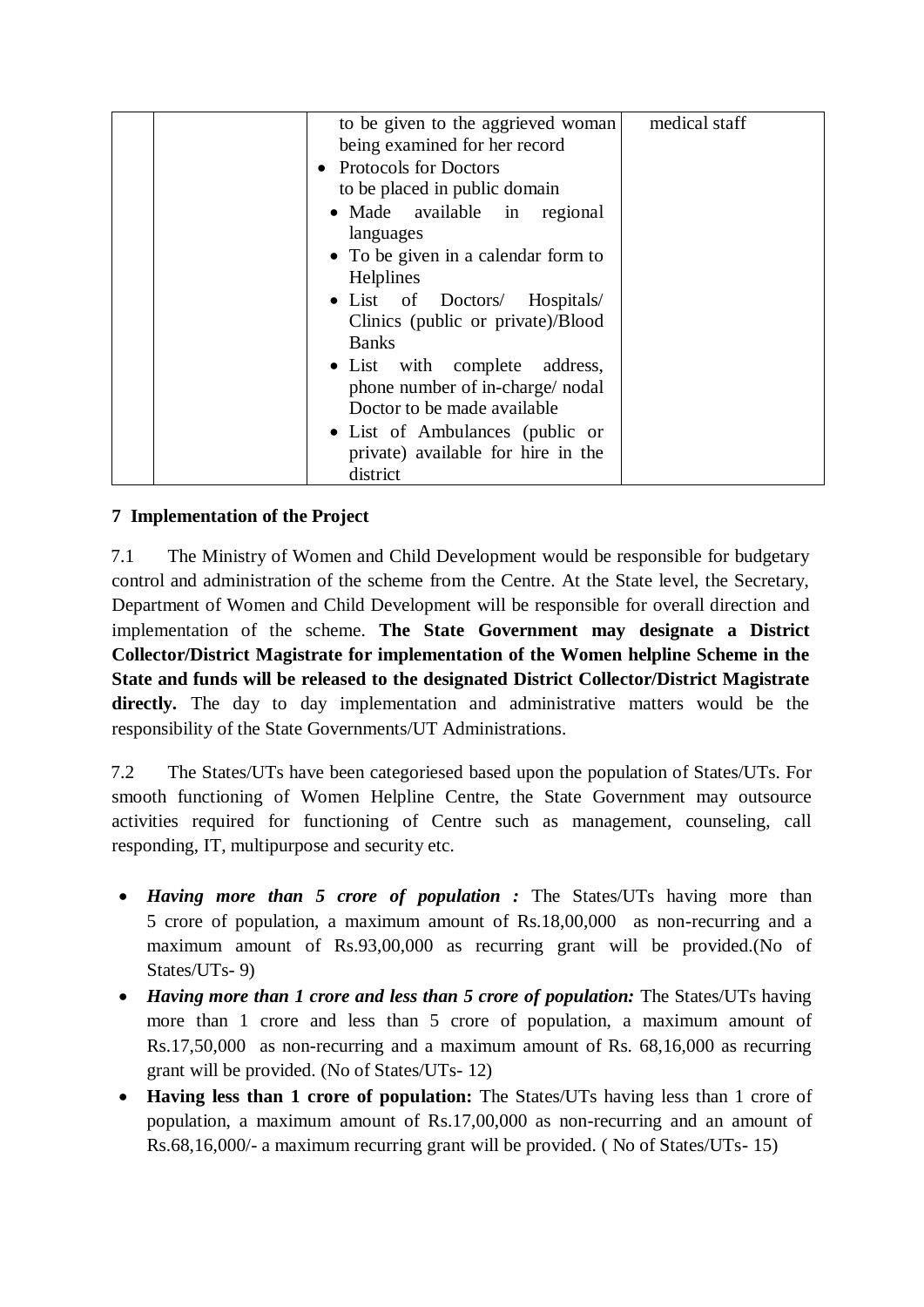The population wise details of State/UTs are provided at Annexure-8.(i).

### **7.4. Location of the Helpline**

It is envisaged that the Helpline will utilize the infrastructure of existing Helplines functioning in various States through 181 or the infrastructure of any other women related Helplines.

#### **8. Monitoring Mechanisms**

#### **8.1 At the National level:**

At the National level a Task Force may be set up with the Secretary, WCD as the Chairperson and concerned Joint Secretary, Financial Advisor and representatives of the relevant line Ministries as members. The Task Force would develop a mechanism for monitoring, coordinating and course correction of the Women Helplines working in the country. Secretary, WCD may cause minor changes in Women Helpline Scheme Guidelines for operational exigencies in needed cases without affecting basic aim, objective and substance of Women Helpline and without additional financial implications.

**8.2 State Level:** At the State level a Task Force may be set up with the Principal Secretary, DWCD/Social Welfare Department as the Chairperson with the representation of the relevant line departments to undertake a review of the working of the Women Helpline. The Task Force would monitor, coordinate and course correct of the Women Helpline in the State.

**8.3 District Level:** At the district level the Task Force may be set up with District Collector/District Magistrate will also be responsible for oversight, monitoring, coordinating review and course correction of the functioning of the Women Helpline. The Task Force would furnish reports as needed to the State/UT as well as the National level Task Force.

### **9. Monitoring Protocols**

- Data of calls received at the Women Helpline will be reviewed by State/UT DWCD/Social Welfare Departments/MWCD to evaluate the type of data being generated such as calls received and referral services provided and the performance of the responders etc. The review would be based on following standards:
	- $\checkmark$  90% of the total distress calls were answered within 10 seconds
	- $\checkmark$  100% of the total distress calls were answered in not more than 20 seconds and
	- $\checkmark$  In any given hour, not more than 1% of emergency calls had encountered busy signal.
- Cases will be tracked to check adequacy of interventions made by the stakeholders i.e. police, hospitals, Lawyers etc.
- Regular performance appraisal of helpline staff
- Systematic feedback, either of all callers or those selected by random sampling.

### **10. Budgetary Provision**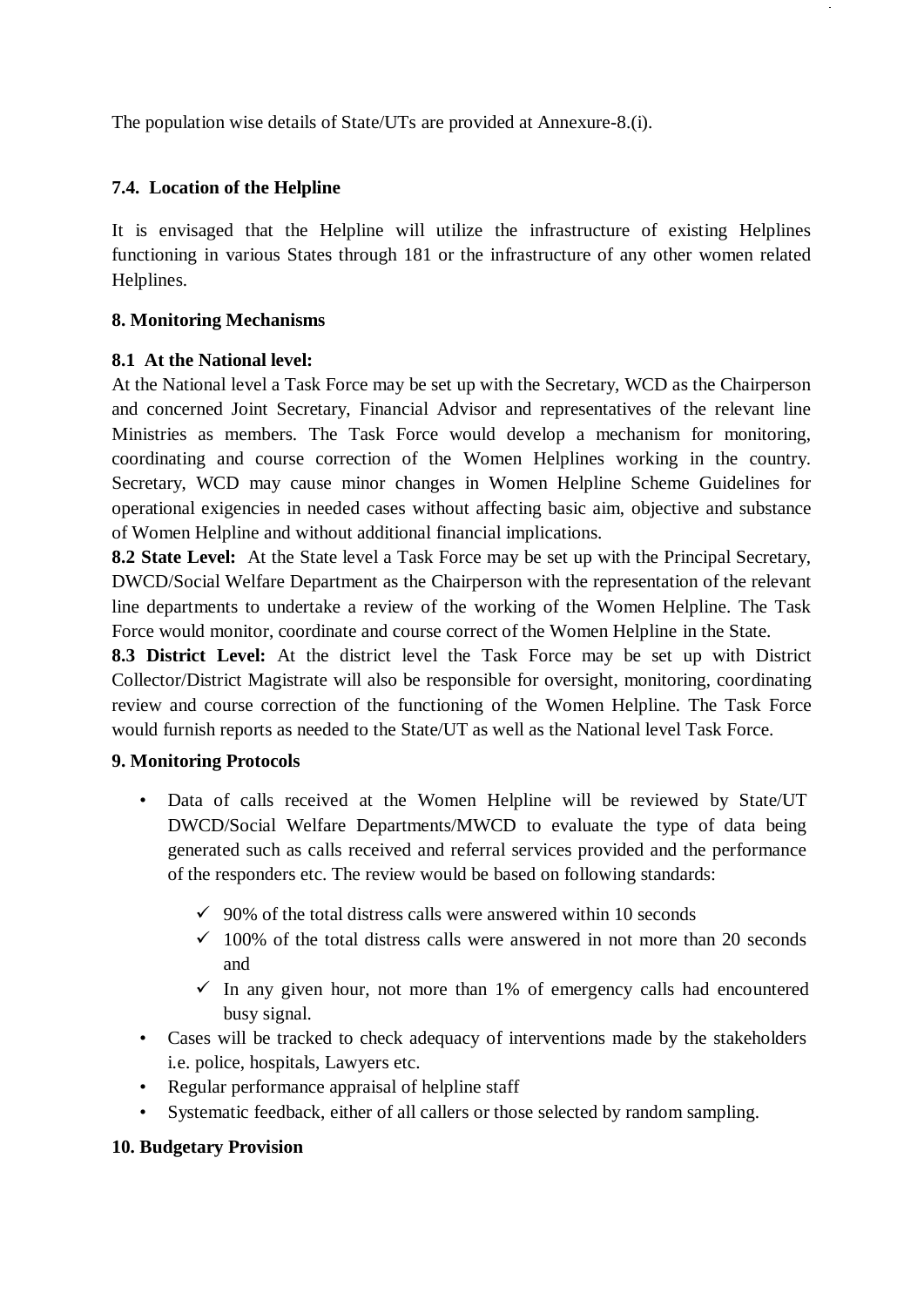The Ministry of Women and Child Development will be responsible for budgetary control and administration of the project at the Central level.

 **For setting up women helpline one time non-recurring grant will be provided to the designated District Collector/District Magistrate. Similarly for running the Centre, recurring grants (which include rent for the Centre, outsourcing of services for management of the Centre, administrative cost of the Centre etc.) will also be provided to the to the designated District Collector/District Magistrate .** 

The requirement proposed for the scheme for the 2017-18 to 2019-2020 is Rs. 86.46 crore. The details of recurring and non-recurring cost estimates for the remaining plan period are at **Annexure 8 (ii) to 8.(v).**

## **11. Funding Pattern**

11.1 Ministry of Finance, Government of India has established 'Nirbhaya Fund' with an initial corpus of Rs. 1000 cr. (as per the announcement in Budget 2013-14) for women safety pertaining to the strategic areas of prevention, protection and rehabilitation. For subsequent financial years of 2014-15 and 2015-16, an amount of Rs. 1000 Cr. (each financial year) have been provided under the Nirbhaya Fund. This scheme will be funded under the Nirbhaya Fund. **The Central Government will provide 100% financial assistance.** The funds would be made available by Ministry of Women and Child Development to the designated District Collector/District Magistrate directly.

11.2 A separate designated Bank Account would be opened by District Magistrate/District Collector for implementing the Women Helpline Scheme. The details of the Bank Account needs to be filled in the Bank Mandate form duly signed and stamped by the District Collector/District Magistrate and intimated to the MWCD for transfer of Funds through Public Financial Management System (PFMS). For this, PFMS registration should be undertaken immediately after opening of the separate designated Bank Account by the District Magistrate/ District Collector for implementing the Women Helpline.

### **12. Fund Flow**

The MWCD will be responsible for budgetary control and administration of the scheme at the Central level. The MWCD will transfer the funds to the designated District Collector/District Magistrate. The designated District Collector/District Magistrate will operate a separate bank account for scheme of Women Helpline.

### **13. Evaluation**

Third party evaluation of Women Helpline Scheme will be done by 2019-20 and bring up for re-appraisal by end of 2019-2020.

### **14 Audit and Social Audit**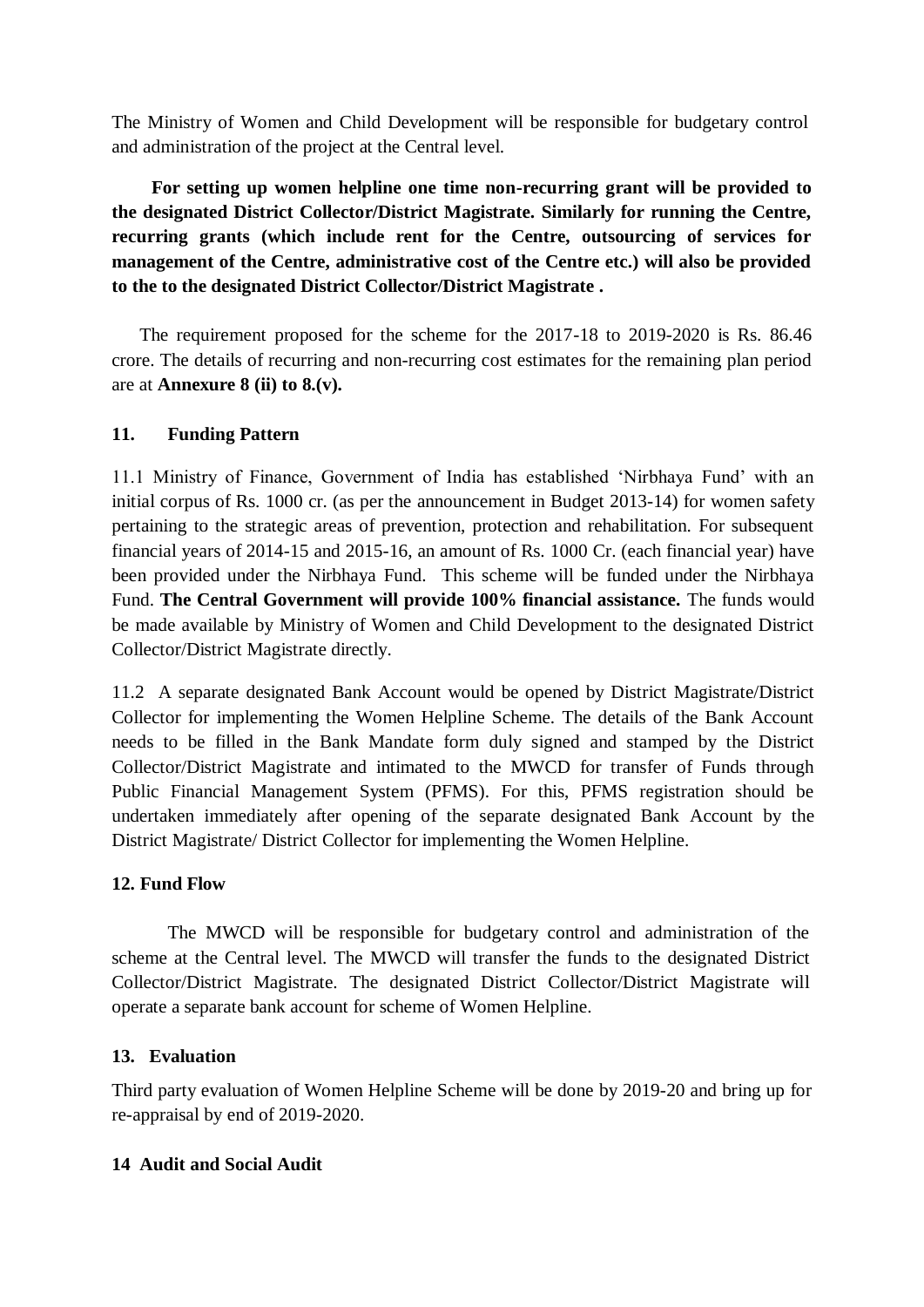14.1 Audit: Audit shall be done as per Comptroller & Auditor General of India norms and that channel will be followed at the Central and State Government levels.

14.2 Social Audit: Social Audit will also be undertaken to obtain direct feedback from those who have availed the services of the women helpline and other services provided under the scheme through appropriate evidence gathering methods.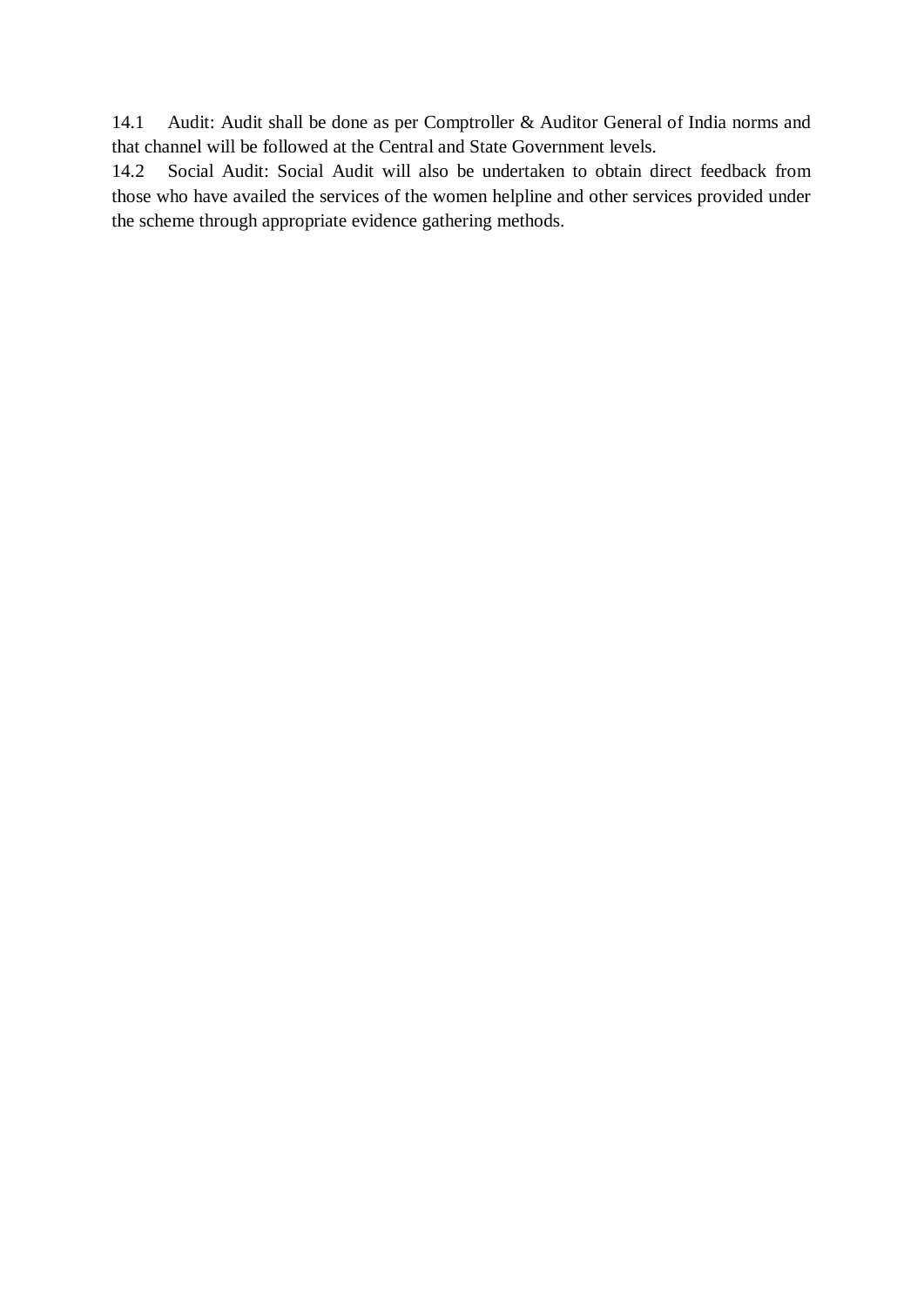#### **Annexure -8.(i)**

| Sl. No             | <b>States/UTs</b>    | <b>Population</b>          |  |  |
|--------------------|----------------------|----------------------------|--|--|
| Category - A       |                      |                            |  |  |
| 1                  | <b>Uttar Pradesh</b> | 199,812,341                |  |  |
| $\overline{2}$     | Maharashtra          | 112,374,333                |  |  |
| 3                  | <b>Bihar</b>         | 104,099,452                |  |  |
| $\overline{4}$     | <b>West Bengal</b>   | 91,276,115                 |  |  |
| 5                  | Madhya Pradesh       | 72,626,809                 |  |  |
| 6                  | Tamil Nadu           | 72,147,030                 |  |  |
| 7                  | Rajasthan            | 68,548,437                 |  |  |
| 8                  | Karnataka            | 61,095,297                 |  |  |
| 9                  | Gujarat              | 60,439,692                 |  |  |
| <b>Category -B</b> |                      |                            |  |  |
| 10                 | Andhra Pradesh       | 49,386,799                 |  |  |
| 11                 | Odisha               | 41,974,218                 |  |  |
| 12                 | Telangana            | 35, 193, 978               |  |  |
| 13                 | Kerala               | 33,406,061                 |  |  |
| 14                 | Jharkhand            | 32,988,134                 |  |  |
| 15                 | Assam                | 31,205,576                 |  |  |
| 16                 | Punjab               | 27,743,338                 |  |  |
| 17                 | Chhattisgarh         | 25,545,198                 |  |  |
| 18                 | Haryana              | 25,351,462                 |  |  |
| 19                 | Delhi UT             | $\overline{16}$ , 787, 941 |  |  |
| 20                 | Jammu & Kashmir      | 12,541,302                 |  |  |
| 21                 | Uttarakhand          | 10,086,292                 |  |  |
| Category-C         |                      |                            |  |  |
| 22                 | Himachal Pradesh     | 6,864,602                  |  |  |
| 23                 | Tripura              | 3,673,917                  |  |  |
| 24                 | Meghalaya            | 2,966,889                  |  |  |
| 25                 | Manipur              | 2,570,390                  |  |  |
| 26                 | Nagaland             | 1,978,502                  |  |  |
| 27                 | Goa                  | 1,458,545                  |  |  |
| 28                 | Arunachal Pradesh    | 1,383,727                  |  |  |
| 29                 | Puducherry           | 1,247,953                  |  |  |
| 30                 | Mizoram              | 1,097,206                  |  |  |
| 31                 | Chandigarh           | 1,055,450                  |  |  |
| 32                 | Sikkim               | 610,577                    |  |  |
| 33                 | A&N Islands          | 380,581                    |  |  |
| 34                 | D&N Haveli           | 343,709                    |  |  |
| 35                 | Daman & Diu          | 243,247                    |  |  |
| 36                 | Lakshadweep          | 64,473                     |  |  |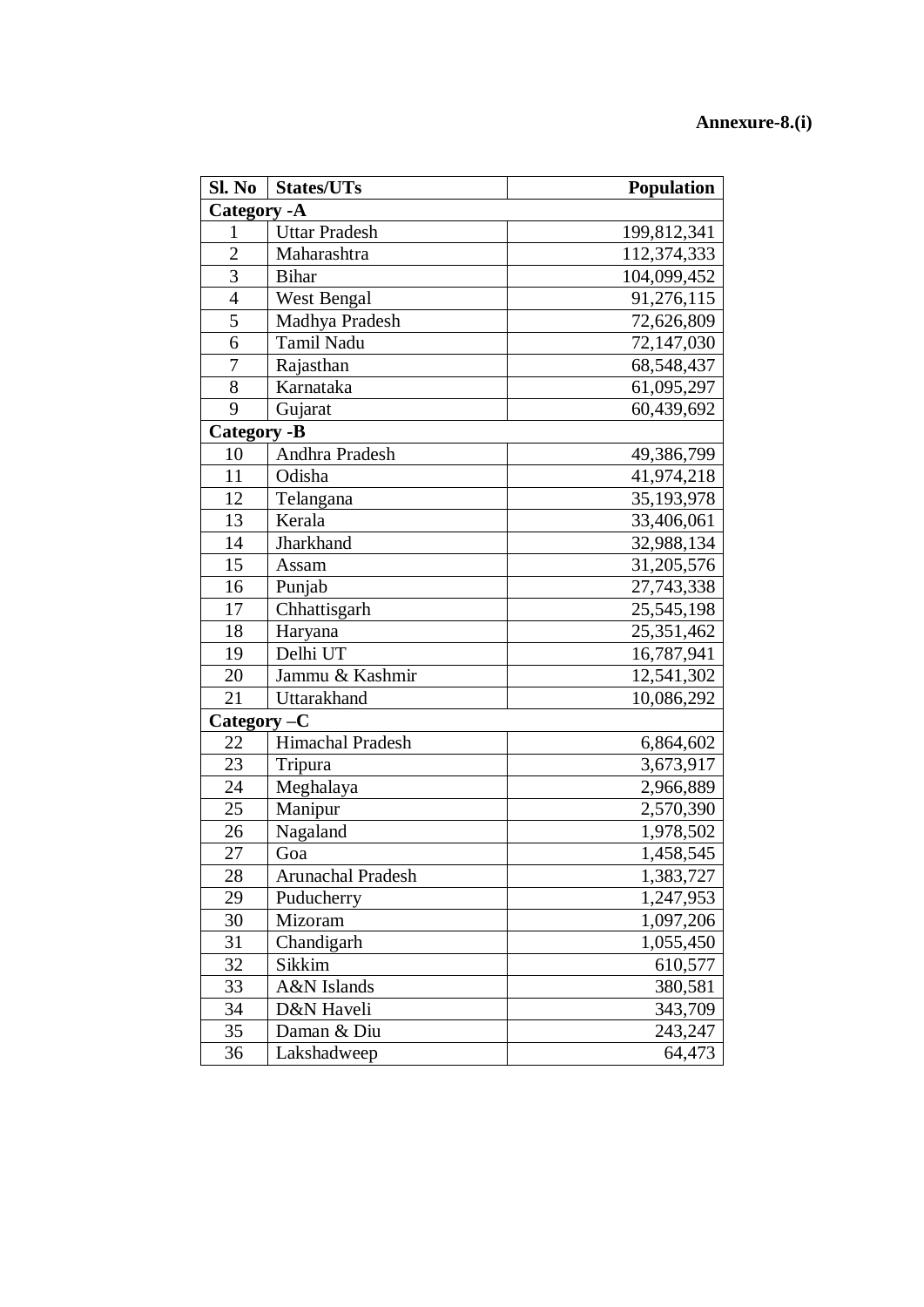**Annexure- 8.(ii)**

## **Proposed Component Wise and Year Wise Estimated Expenditure for Universalisation of Women Helpline in States/UTs**

| SI.<br>No.             | <b>Particulars at each level</b>                                          | <b>Cost per</b><br>unit | No of<br><b>State</b><br>s/UTs | <b>Year wise</b> | <b>Year Wise</b> | <b>Year wise</b> | <b>Total</b><br><b>Rupes</b> | <b>Total</b><br>Rs. in<br>crore |
|------------------------|---------------------------------------------------------------------------|-------------------------|--------------------------------|------------------|------------------|------------------|------------------------------|---------------------------------|
|                        |                                                                           |                         |                                | 2017-18          | 2018-19          | 2019-20          |                              |                                 |
|                        | <b>I. Central Level</b>                                                   |                         |                                |                  |                  |                  |                              |                                 |
|                        | $\&$<br>Research<br>Documentation,<br>Evaluation, MIS Training<br>and IEC |                         |                                | 22000000         | 22000000         | 22000000         | 66000000                     | 6.6                             |
|                        | Sub total (I)                                                             |                         |                                | 22000000         | 22000000         | 22000000         | 66000000                     | 6.60                            |
| <b>II. State Level</b> |                                                                           |                         |                                |                  |                  |                  |                              |                                 |
| (a)                    | <b>State Norms for Recurring Grant</b>                                    |                         |                                |                  |                  |                  |                              |                                 |
|                        | <b>A Category States</b>                                                  | 93,00,000               | 9                              | 83700000         | 83700000         | 83700000         | 241380000                    | 24.14                           |
|                        | <b>B Category States</b>                                                  | 6816000                 | 12                             | 81792000         | 81792000         | 81792000         | 245376000                    | 24.54                           |
|                        | <b>C</b> Category States                                                  | 6816000                 | 15                             | 102240000        | 102240000        | 102240000        | 306720000                    | 30.67                           |
| (b)                    | Non Recurring *                                                           | 1700000                 | 3                              | 5100000          |                  |                  | 5100000                      | 0.51                            |
|                        | Sub total (II)                                                            |                         |                                | 269592000        | 264492000        | 264492000        | 798576000                    | 80                              |
|                        | Total Cost $( I+II )$                                                     |                         |                                | 291592000        | 286492000        | 286492000        | 864576000                    | 86.46                           |

#### **Estimated Cost for Setting up Women Helpline in States/UTs**

\* During 2015-16 funds have been released to 33 States/UTs. Hence provision for non recurring grant for remaining 3 States/UTs have been kept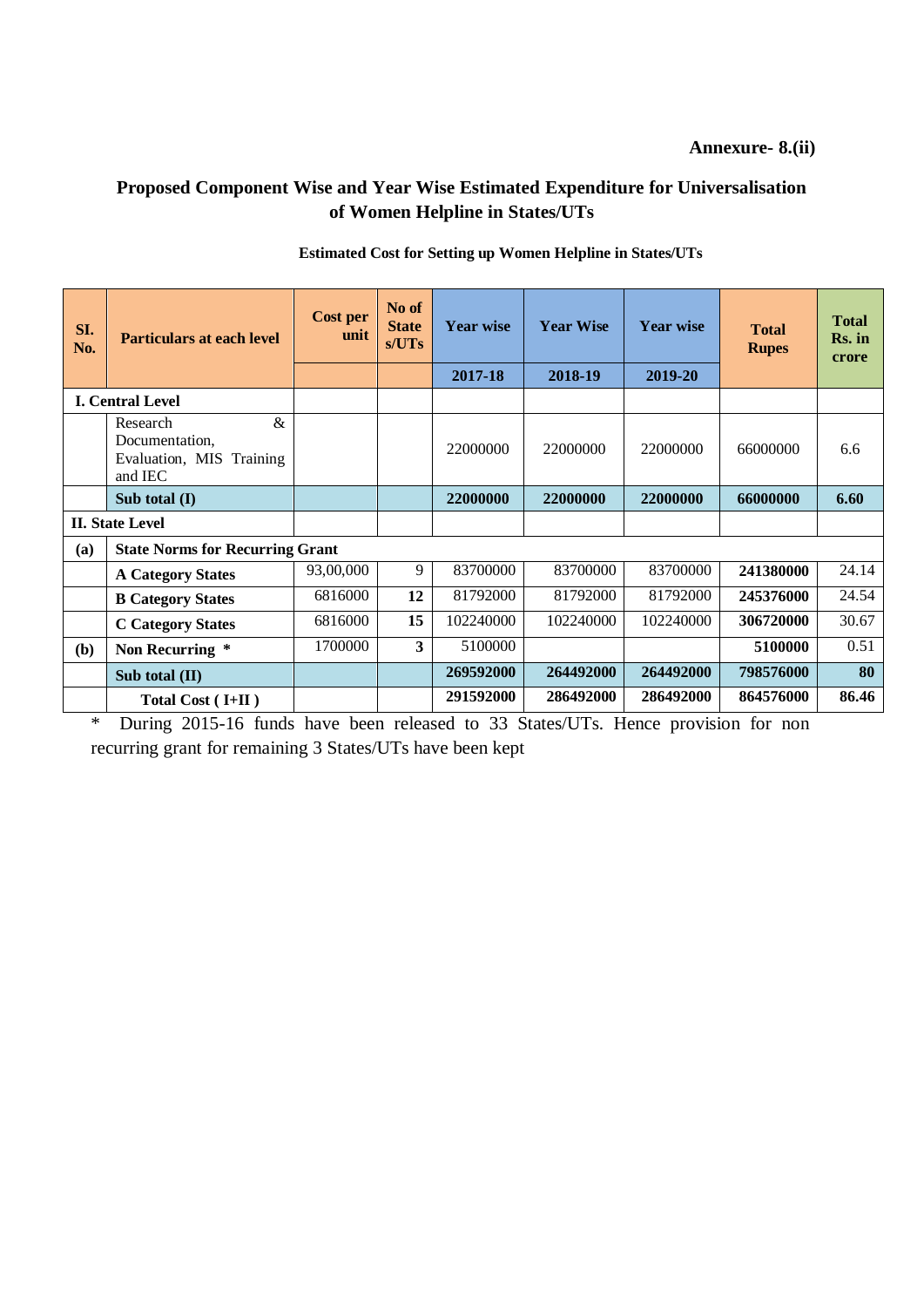| Sl.<br>No.     | <b>Item</b>                                            | Unit | <b>Estimated</b><br>Cost |
|----------------|--------------------------------------------------------|------|--------------------------|
|                |                                                        |      | (In Rs)                  |
| I              | <b>RECURRING</b>                                       |      |                          |
| $\mathbf{1}$   | Women Helpline Centre Management @630000 pm            | 12   | 75,60,000                |
| $\overline{2}$ | Rent @ Rs. 30000 pm                                    | 12   | 3,60,000                 |
|                | Administrative Cost including Hiring vehicle @ Rs.     |      |                          |
| 3              | 65000 pm                                               | 12   | 7,80,000                 |
| $\overline{4}$ | Telephone Bills for the call centre $\omega$ Rs. 50000 | 12   | 6,00,000                 |
|                | Sub-Total (Recurring)                                  |      | 93,00,000                |
| $\mathbf{I}$   | <b>NON RECURRING</b>                                   |      |                          |
|                | Setting up Women Helpline which includes               |      | 18,00,000                |
|                | EPABX-Cum Call Centre Solution, PRI Lines/             |      |                          |
|                | Dialers/Intercom/Extension<br>Instrument<br>etc.,      |      |                          |
|                | Headphones/ Earphone & Dialer (Analog Phone)           |      |                          |
|                | Audio Port/Head set with dialer, Computer/Lap tops     |      |                          |
|                | and Printers/Scanners, UPS/Generator of 5 KVA          |      |                          |
|                | For Power Backup, Furniture, Air Conditioners,         |      |                          |
|                | Renovation etc.                                        |      |                          |
|                | Sub-Total (Non-Recurring)                              |      | 18,00,000                |
|                | Total $(I+II)$                                         |      | 1,11,00,000              |

## **State Level Norms for A Category States**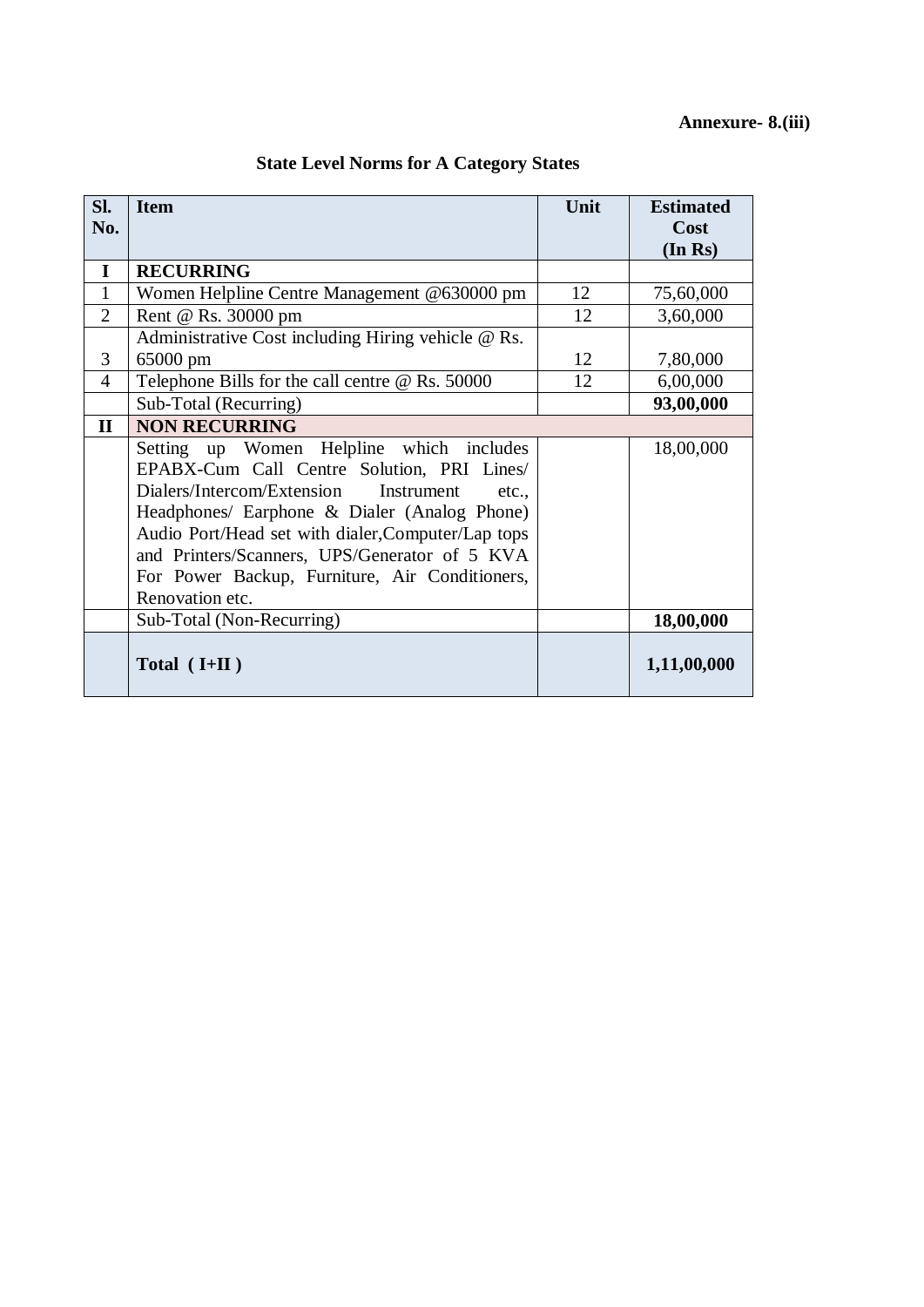| SI.            | <b>Item</b>                                                                                                                                                                                                                                                                                                                                                           | Unit | <b>Estimated</b> |
|----------------|-----------------------------------------------------------------------------------------------------------------------------------------------------------------------------------------------------------------------------------------------------------------------------------------------------------------------------------------------------------------------|------|------------------|
| No.            |                                                                                                                                                                                                                                                                                                                                                                       |      | Cost             |
|                |                                                                                                                                                                                                                                                                                                                                                                       |      | (In Rs)          |
| I              | <b>RECURRING</b>                                                                                                                                                                                                                                                                                                                                                      |      |                  |
| 1              | Women Helpline Centre Management @4,23,000 pm                                                                                                                                                                                                                                                                                                                         | 12   | 50,76,000        |
| $\overline{2}$ | Rent @ Rs. 30000 pm                                                                                                                                                                                                                                                                                                                                                   | 12   | 3,60,000         |
|                | Administrative Cost including Hiring vehicle @ Rs.                                                                                                                                                                                                                                                                                                                    |      |                  |
| 3              | 65000 pm                                                                                                                                                                                                                                                                                                                                                              | 12   | 7,80,000         |
| $\overline{4}$ | Telephone Bills @ Rs. 50000                                                                                                                                                                                                                                                                                                                                           | 12   | 6,00,000         |
|                | Sub Total (Recurring)                                                                                                                                                                                                                                                                                                                                                 |      | 68,16,000        |
| $\mathbf{I}$   | <b>NON RECURRING</b>                                                                                                                                                                                                                                                                                                                                                  |      |                  |
|                | Setting up Women Helpline which includes EPABX-<br>Cum Call Centre Solution, PRI Lines/<br>Dialers/Intercom/Extension Instrument<br>etc.,<br>Headphones/ Earphone & Dialer (Analog Phone)<br>Audio Port/Head set with dialer, Computer/Lap tops<br>and Printers/Scanners, UPS/Generator of 5 KVA For<br>Power Backup, Furniture, Air Conditioners,<br>Renovation etc. |      | 17,50,000        |
|                | Sub-Total (Non-Recurring)                                                                                                                                                                                                                                                                                                                                             |      | 17,50,000        |
|                | Total $(H+II)$                                                                                                                                                                                                                                                                                                                                                        |      | 85,66,000        |

# **State Level Norms for B Category States**